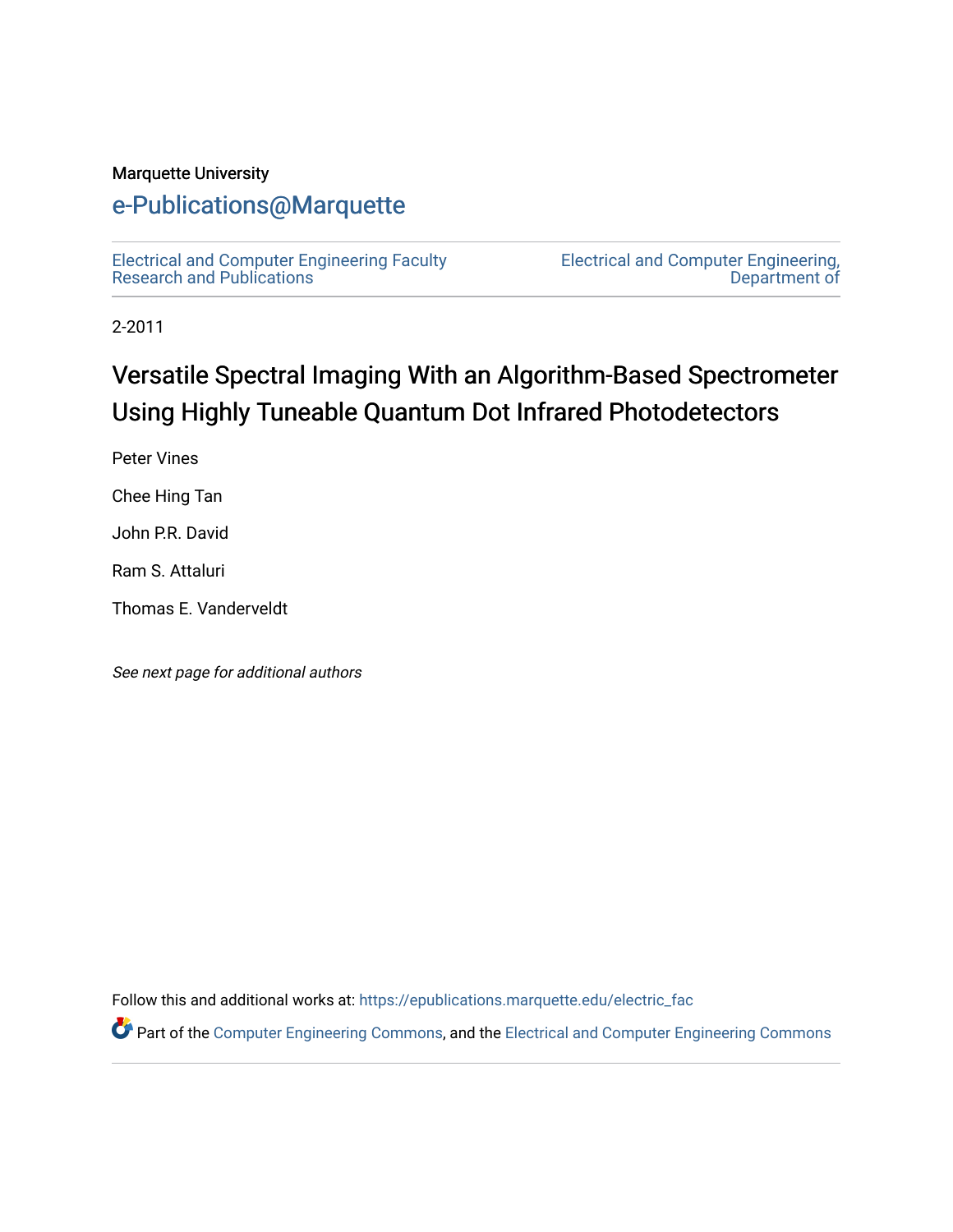#### Authors

Peter Vines, Chee Hing Tan, John P.R. David, Ram S. Attaluri, Thomas E. Vanderveldt, Sanjay Krishna, Woo-Yong Jang, and Majeed M. Hayat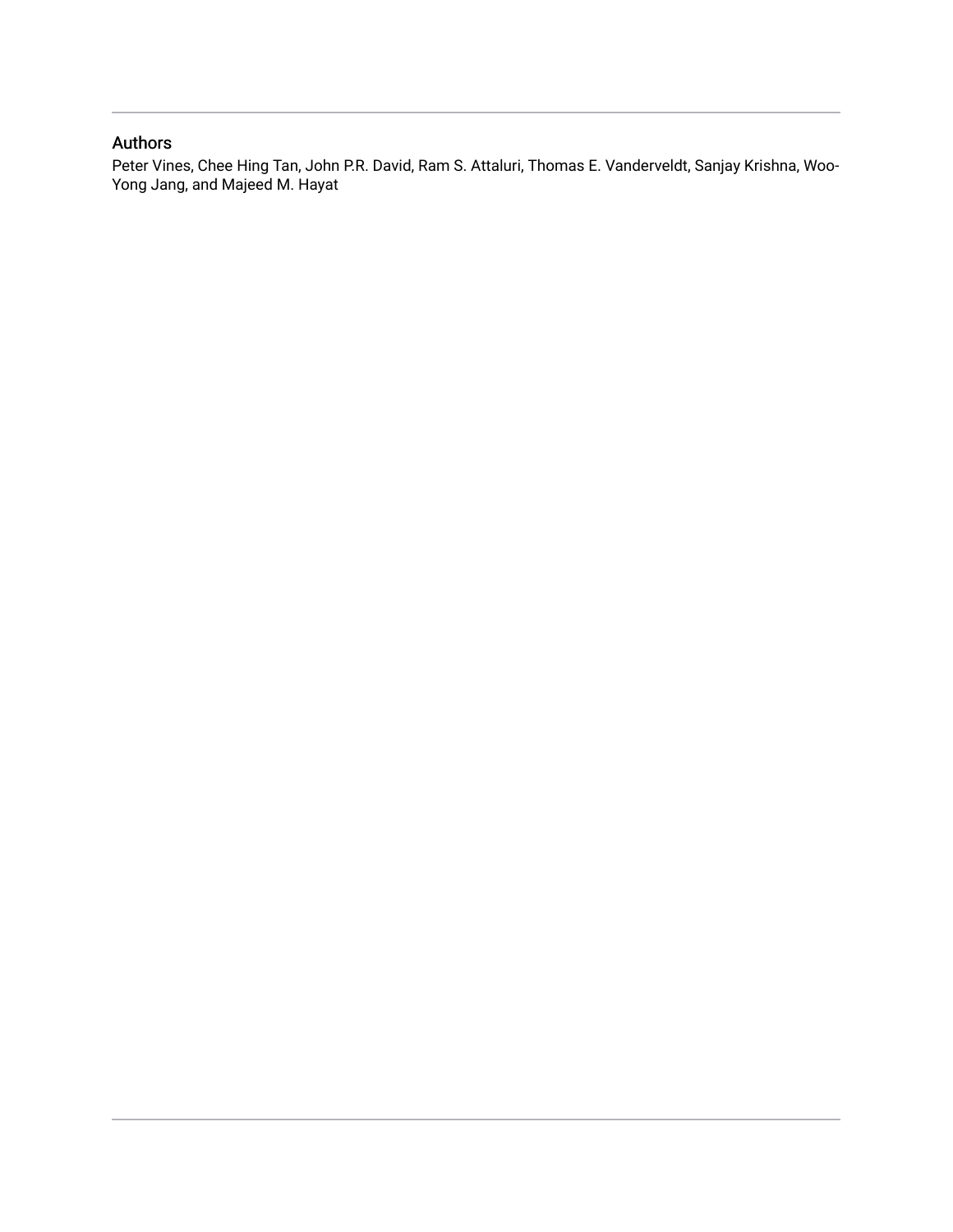#### **Marquette University**

# **e-Publications@Marquette**

# *Electrical and Computer Engineering Faculty Research and Publications/College of Engineering*

*This paper is NOT THE PUBLISHED VERSION;* **but the author's final, peer-reviewed manuscript.** The published version may be accessed by following the link in the citation below.

*IEEE Journal of Quantum Electronics*, Vol. 47, No. 2 (February 2011): 190-197. [DOI.](https://ieeexplore.ieee.org/document/5679845/references#references) This article is © Institute of Electrical and Electronic Engineers (IEEE) and permission has been granted for this version to appear in [e-Publications@Marquette.](http://epublications.marquette.edu/) Institute of Electrical and Electronic Engineers (IEEE) does not grant permission for this article to be further copied/distributed or hosted elsewhere without the express permission from Institute of Electrical and Electronic Engineers (IEEE).

# Versatile Spectral Imaging With an Algorithm-Based Spectrometer Using Highly Tuneable Quantum Dot Infrared Photodetectors

Peter Vines Department of Electronic and Electrical Engineering, University of Sheffield, Sheffield, U.K. Chee Hing Tan Department of Electronic and Electrical Engineering, University of Sheffield, Sheffield, U.K. John P. R. David Department of Electronic and Electrical Engineering, University of Sheffield, Sheffield, U.K. Ram S. Attaluri Lehigh University, Bethlehem, PA Thomas E. Vandervelde Tufts University, Medford, MA Sanjay Krishna Department of Electrical and Computer Engineering and Center for High Technology Materials, University of New Mexico, Albuquerque, NM Woo-Yong Jang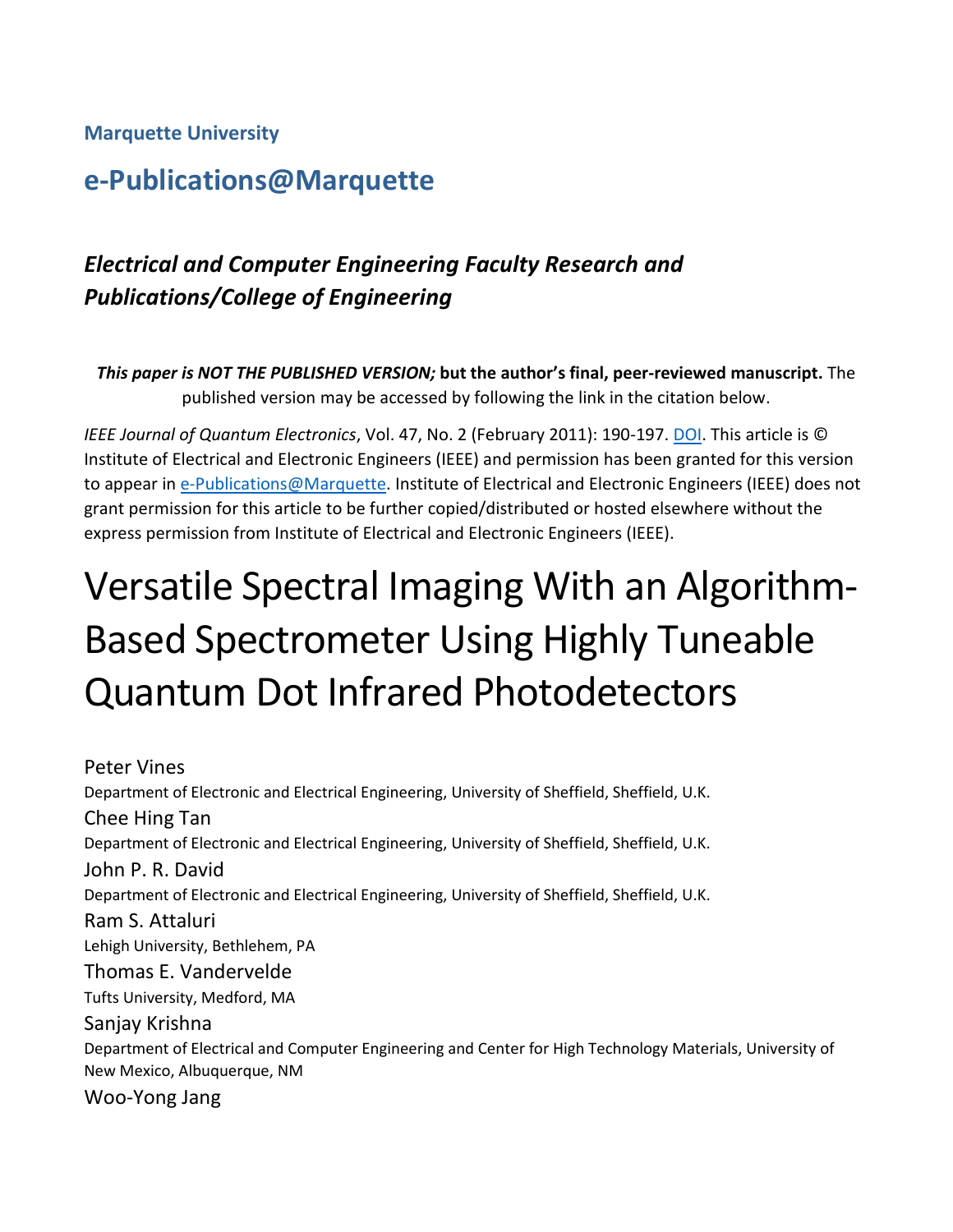Department of Electrical and Computer Engineering and Center for High Technology Materials, University of New Mexico, Albuquerque, NM

#### Majeed M. Hayat

Department of Electrical and Computer Engineering and Center for High Technology Materials, University of New Mexico, Albuquerque, NM

## Abstract:

We report on the implementation of an algorithm-based spectrometer capable of reconstructing the spectral shape of materials in the mid-wave infrared (MWIR) and long-wave infrared (LWIR) wavelengths using only experimental photocurrent measurements from quantum dot infrared photodetectors (QDIPs). The theory and implementation of the algorithm will be described, followed by an investigation into this algorithmic spectrometer's performance. Compared to the QDIPs utilized in an earlier implementation, the ones used here have highly varying spectral shapes and four spectral peaks across the MWIR and LWIR wavelengths. It has been found that the spectrometer is capable of reconstructing broad spectral features of a range of bandpass infrared filters between wavelengths of 4 and 12 as well as identifying absorption features as narrow as 0.3 in the IR spectrum of a polyethylene sheet.

# SECTION I. Introduction

Multispectral and hyperspectral imaging in the mid-wave infrared (MWIR) and long-wave infrared (LWIR) regions has attracted much interest due to a wide range of applications in areas such as advanced reconnaissance, chemical sensing, and atmospheric pollutant gas monitoring. Presently, multispectral imagers use optical filter wheels to filter radiation incident on a wideband IR detector [1]. The filters require cooling to prevent additional IR emission, which makes these systems operationally costly as well as bulky. Hyperspectral imagers use dispersive scanning optics to diffract the IR radiation and also use a wideband panchromatic detector [2], [3]. These moving parts make the system less reliable, bulkier, and costlier than purely electronic imagers. To achieve multicolor detection, a multijunction cadmium mercury telluride (CdHgTe) detector, with varying Cd compositions, has been adopted [4]. A similar approach to grow quantum well infrared photodetectors (QWIPs) with four spectral bands has also been demonstrated [5]. Achieving a high number of wavelength bands using this approach is difficult.

A novel flexible imaging technique has been proposed [6] as an alternative to these technologies. An algorithm combines the responses of a number of spectrally different detectors or a range of varied responses from a single detector using predetermined weighting factors to calculate the incident radiation as a function of wavelength across a specified wavelength range. Since this algorithmic spectrometer system can be preprogrammed with a specific spectral resolution and IR wavelength range, it can be highly flexible, and additionally, the absence of any optical filters or scanning optics makes the system potentially compact, cheap, and reliable. If the algorithmic spectrometer can operate with a single type of detector—one with a varying spectral response—the effective pixel area on 2-D multispectral focal plane arrays (FPA) can be increased without decreasing the spatial resolution of the FPA or altering the optical dimensions.

A number of detectors are in use in the MWIR and LWIR wavelength range. The well-established narrowbandgap CdHgTe based detectors can detect a wide IR wavelength region [7], however, this range is usually fixed, meaning that a number of different structures would be required. QWIPs can be designed to exhibit a voltage-tunable spectral response [5]. However, the wavelength range covered is usually small and hence is not ideal for the system described above, although in principle different QW designs can be adopted to yield the desired spectral characteristics. By incorporating quantum dots in QWs, dot-in-a-well (DWELL) quantum dot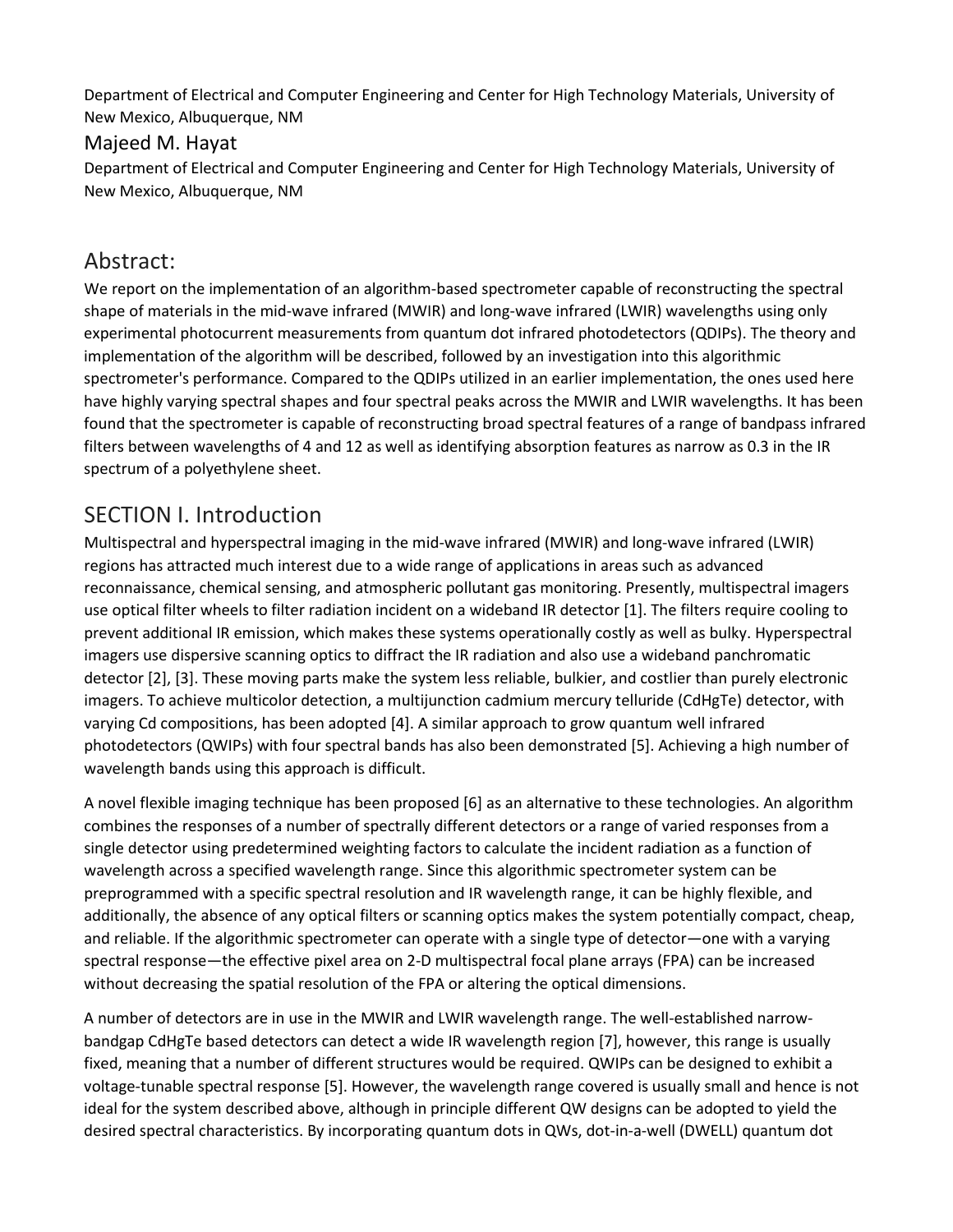infrared photodetectors (QDIPs) can be designed to exhibit a spectral response that can be tuned across a wide wavelength range [8], [9], as well as providing normal-incidence detection. The spectral response of these detectors will vary as a function of the bias voltage applied across the detector, allowing one QDIP to effectively act as several separate detectors with differing spectral responses.

Sakoğlu et al. [6] have shown that the varying spectral response of DWELL QDIPs can be combined with the algorithmic spectrometer technique for multispectral or hyperspectral imaging. They reported that the spectrometer was able to reconstruct the smooth spectral shape of blackbody radiation using theoretically estimated photocurrents. The algorithm has since been extended to include a signal-to-noise ratio (SNR) term to increase the spectrometer's robustness to photocurrent measurement noise [10]. Recently, the algorithmic spectrometer has been used successfully to reconstruct the spectra of bandpass filters in the LWIR region from experimental photocurrent measurements [11].

Previous demonstrations of the algorithmic spectrometer have used QDIPs with spectral responses that have not been ideal for this purpose. In this paper, we will demonstrate the implementation of the spectrometer using more suitable QDIPs with highly variable spectral responses covering a broad IR wavelength range for imaging in both MWIR and LWIR regions. The technique will be demonstrated at 77 K, whereas previously most accurate reconstructions have been achieved at 30 K. We have been able to use this technique to capture narrow spectral features as well as the broad envelope of incident radiation over a wavelength range that is twice as great as previously achieved. Section II reviews the algorithmic spectrometer technique in more detail and Section IIIdetails the structure and characteristics of the QDIPs used. Section IV presents the results obtained using the algorithmic spectrometer.

# SECTION II. Algorithmic Spectrometer Theory

The algorithmic spectrometer theory is described fully elsewhere [10], hence only an overview of the system will be provided here with the process detailed in Fig. 1. The spectrometer works on the principle that by summing the weighted spectral responses from any given number of bias voltages for a single QDIP, any desired arbitrary spectral shape can be approximated. For hyperspectral or multispectral imaging purposes, this spectral shape can take the form of a bandpass filter [with the triangular shape illustrated in Fig. 1(b), for example], thereby allowing a number of potentially wideband intrinsic responses from the detectors [as shown in Fig. 1(a)] to be combined to form an approximated narrowband response [as shown in Fig. 1(d) and (e)].



Fig. 1. Flow chart describing algorithmic spectrometer process. (a) Intrinsic QDIP responses at various applied bias voltages. (b) Desired arbitrary spectral shape—a narrow triangular bandpass filter. (c) Weighted intrinsic QDIP responses formed from multiplying the intrinsic QDIP responses by the associated weighting factors. (d) Sum of weighted intrinsic QDIP responses approximating the desired triangular bandpass filter. (e) Approximations of desired triangular bandpass filters with different center wavelengths. (f) Photocurrent measurement setup. (g) Final reconstruction of incident unfiltered blackbody radiation.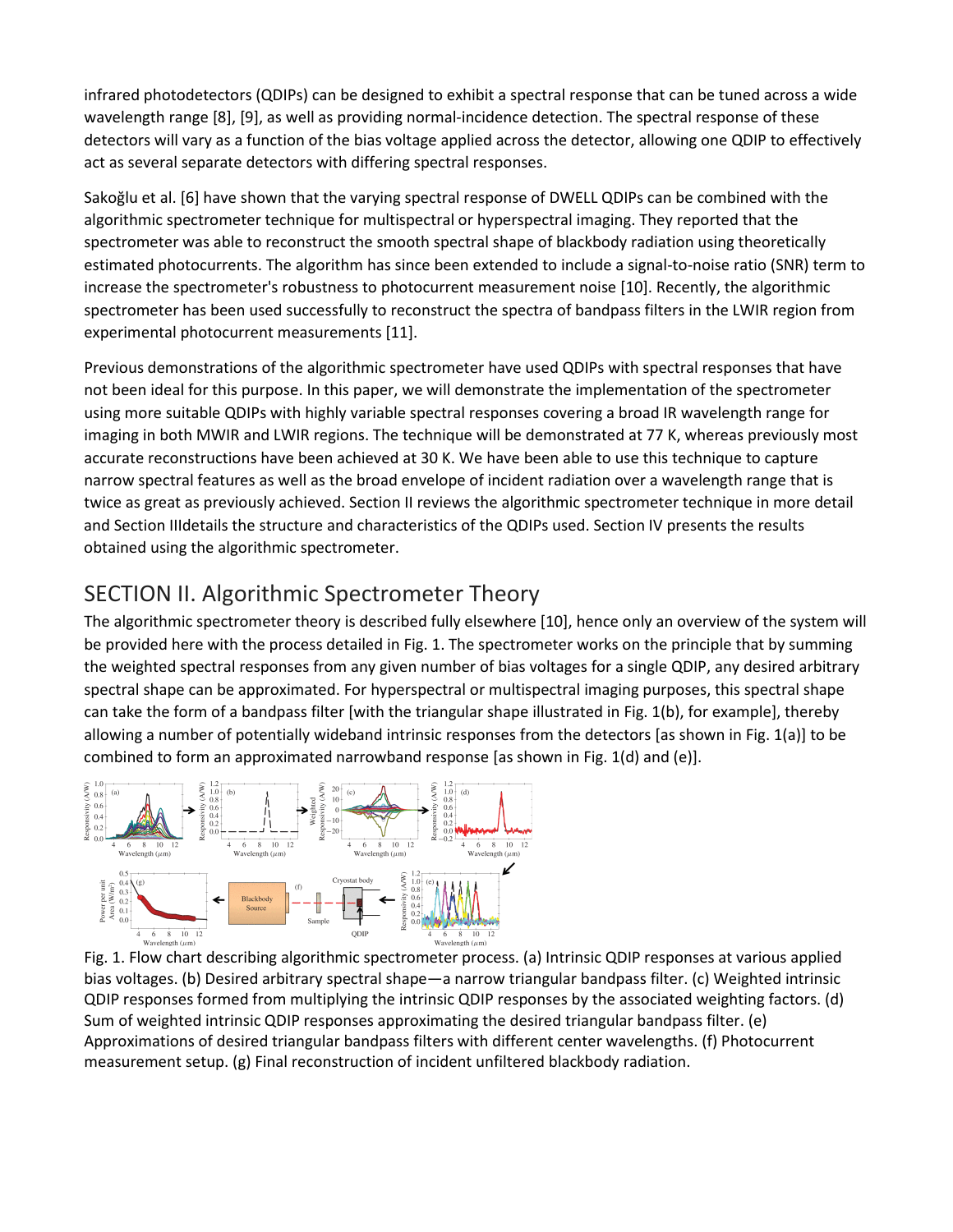The algorithm approximates a desired spectral shape with an optimized least mean square error (MSE) fit by calculating a set of weighting factors with each weighting factor corresponding to the spectral response at a specific bias voltage

$$
\mathbf{w} = (A^T A + \mathbf{\Phi})^{-1} A^T R
$$
 (1)

where

$$
A = \begin{bmatrix} R_{V1}(\lambda_1) & R_{V2}(\lambda_1) & \cdots & R_{VM}(\lambda_1) \\ R_{V1}(\lambda_2) & R_{V2}(\lambda_2) & \cdots & R_{VM}(\lambda_2) \\ \vdots & \vdots & \vdots & \vdots \\ R_{V1}(\lambda_L) & R_{V2}(\lambda_L) & \cdots & R_{VM}(\lambda_L) \end{bmatrix} (2)
$$

and

$$
\boldsymbol{R} = \begin{bmatrix} R(\lambda_1) \\ R(\lambda_2) \\ \vdots \\ R(\lambda_L) \end{bmatrix} . (3)
$$

The weighting factors are calculated using  $(1)$ , where W is the weight vector corresponding to the set of weighting factors at each bias voltage (for measurements at  $M$  bias voltages a set of weights  $w_1, w_2, ..., w_M$  will exist), A is the matrix formed by the intrinsic QDIP responsivities as a function of wavelength and applied bias voltage as shown in [\(2\),](https://ieeexplore.ieee.org/document/#deqn2) and **R** is the desired arbitrary spectral shape as a function of wavelength shown in [\(3\).](https://ieeexplore.ieee.org/document/#deqn3) The SNR term  $\Phi$  is described below, for ideal noiseless measurements it is a zero matrix.

In the reconstructions presented in this paper,  $\bm{R}$  takes the form of a narrow triangular bandpass filter since it was found that the algorithmic spectrometer could produce better fits to this shape in an MSE sense when compared to the fits to the Gaussian or rectangular filter shapes which were assayed. The size of  $\bm{A}$  is equal to  $V \times \lambda$ , where V is the number of bias voltages used by the spectrometer in the reconstruction and  $\lambda$  is the number of discreet responsivity readings in the wavelength range for both the intrinsic QDIP responsivities and the desired narrow triangular bandpass filters. The size of  $\vec{A}$  varies from 4×1001 to 31×1001 in this paper.

Equation  $(1)$  can be calculated for any number of desired narrow triangular bandpass filters with different center wavelengths across the wavelength range of interest, each filter having its own specific set of weighting factors, thus providing the spectroscopy measurement capability.

Photocurrent measurements can then be made when the device is exposed to radiation from an object of interest. The incident power per unit area per unit wavelength at a specific wavelength  $\lambda_c$  can be approximated by taking a predetermined set of weights for the bandpass filter with center wavelength  $\lambda_c$  and summing the products of the photocurrent at each bias voltage and the corresponding weighting factor at that bias voltage. This is shown in  $(4)$ , where  $I_{V1}$ , ...,  $I_{VM}$  is the photocurrent at a specific bias voltage,  $W_{Vi, \lambda c}$  is the weight for a specific bias voltage and center wavelength, and  $D_c$  relates the sum of the weighted photocurrents to the reconstructed incident power and is equal to the peak responsivity of the desired bandpass filter multiplied by the full-width-at-half-maximum (FWHM) of the desired bandpass filter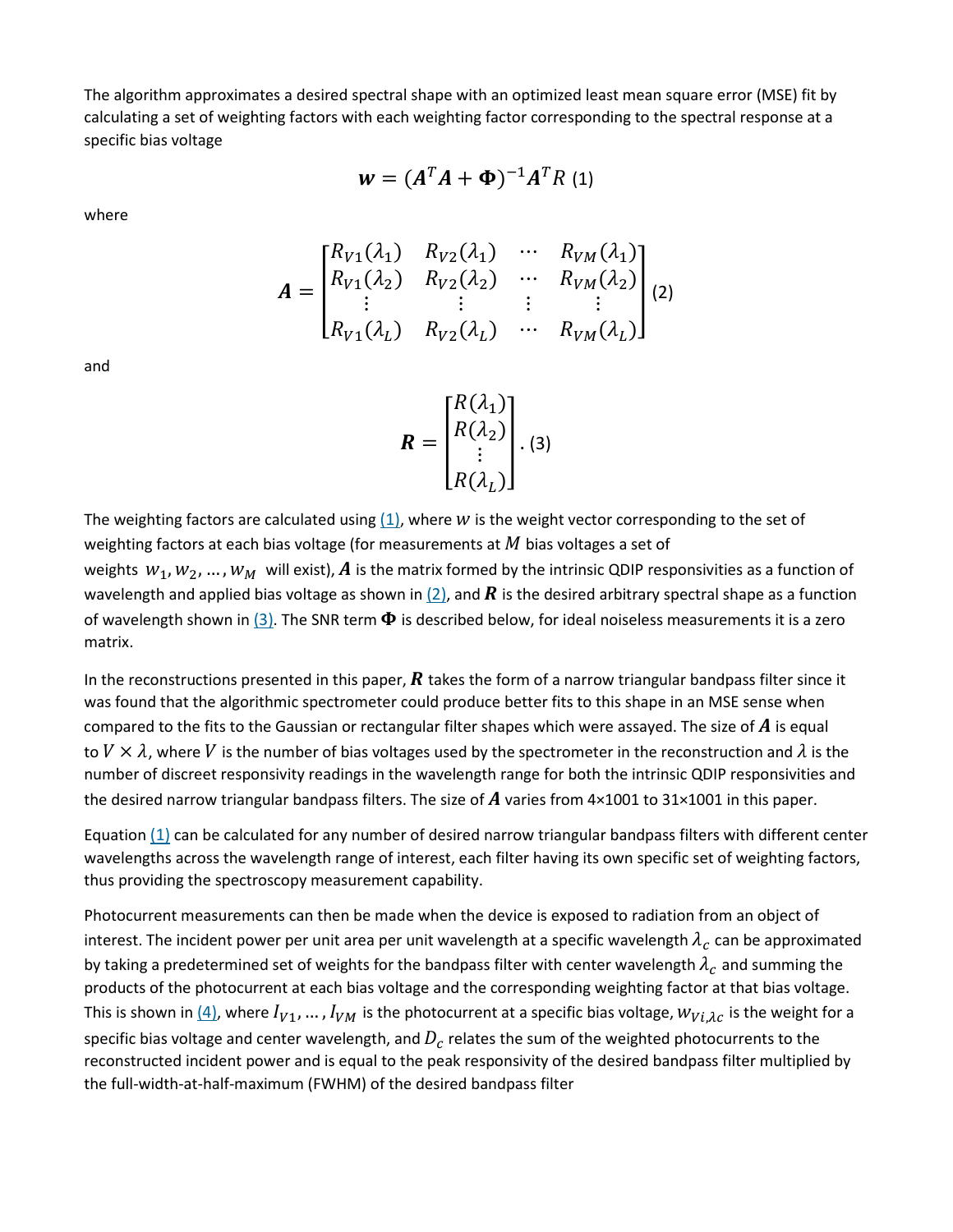$$
P_C = \frac{\sum_{i=1}^{M} w_{Vi, \lambda c} I_{Vi}}{D_c}.
$$
 (4)

The SNR term  $\Phi$  included in  $(1)$  can be incorporated into the algorithm to decrease the spectrometer's sensitivity to noise in the photocurrent measurements [10] arising from the equipment, background, and the detector. This has the effect of reducing the magnitude of the weighting factors and therefore reducing the accumulation of noise in the summation.

It is also possible to include a regularization term in the algorithm to avoid any spurious fluctuations in the resultant approximated spectra generally originating from the intrinsic QDIP spectra [10]. However, the QDIPs used here had strong intrinsic spectral responses which did not exhibit these fluctuations, and it was therefore found that including the regularization term did not yield a significant improvement to the bandpass filter approximations and the resultant spectral reconstructions.

## SECTION III. QDIPs

The structure of the two QDIPs used by the spectrometer in this paper is shown in Fig. 2. Either 40 or 80 DWELL stacks were grown between two Si-doped  $(2 \times 10^{18} \text{cm}^{-3})$ n<sup>+</sup> GaAs regions. Each DWELL stack consisted of QDs grown using 2.0 monolayers of InAs with Si doping concentration of 1.4  $\times 10^{11}$ cm<sup>-2</sup>, giving approximately 1 electron/dot. The QDs are grown within a 20  $\rm{\AA}n_{0.15}Ga_{0.85}As$  well (10 Å above the dot and 10 Å below), which in turn is situated in a 108.5 Å GaAs well (68.5 Å and 40 Å below). The DWELL regions were separated by 500  $\rm{AAI}_{0.1}Ga_{0.9}As$  barriers. The wafers were fabricated using standard GaAs wet chemical processing techniques into circular mesa diodes with diameters of 200 and 400 μm and packaged using standard TO5 headers.



Fig. 2. Structure of the QDIPs used to evaluate the algorithmic spectrometer theory.

Dark current measurements were undertaken on both QDIPs at temperatures from 20 to 290 K as reported in other works [12], [13]. Fig. 3 shows that the dark current was constant between the two devices at a specific temperature and mean electric field (calculated by dividing the applied bias voltage by the intrinsic region width). Two important observations can be made from these results. First, no degradation in the dark current was observed with growth of up to 80 DWELL stacks indicating highly uniform growth of the QD layers and the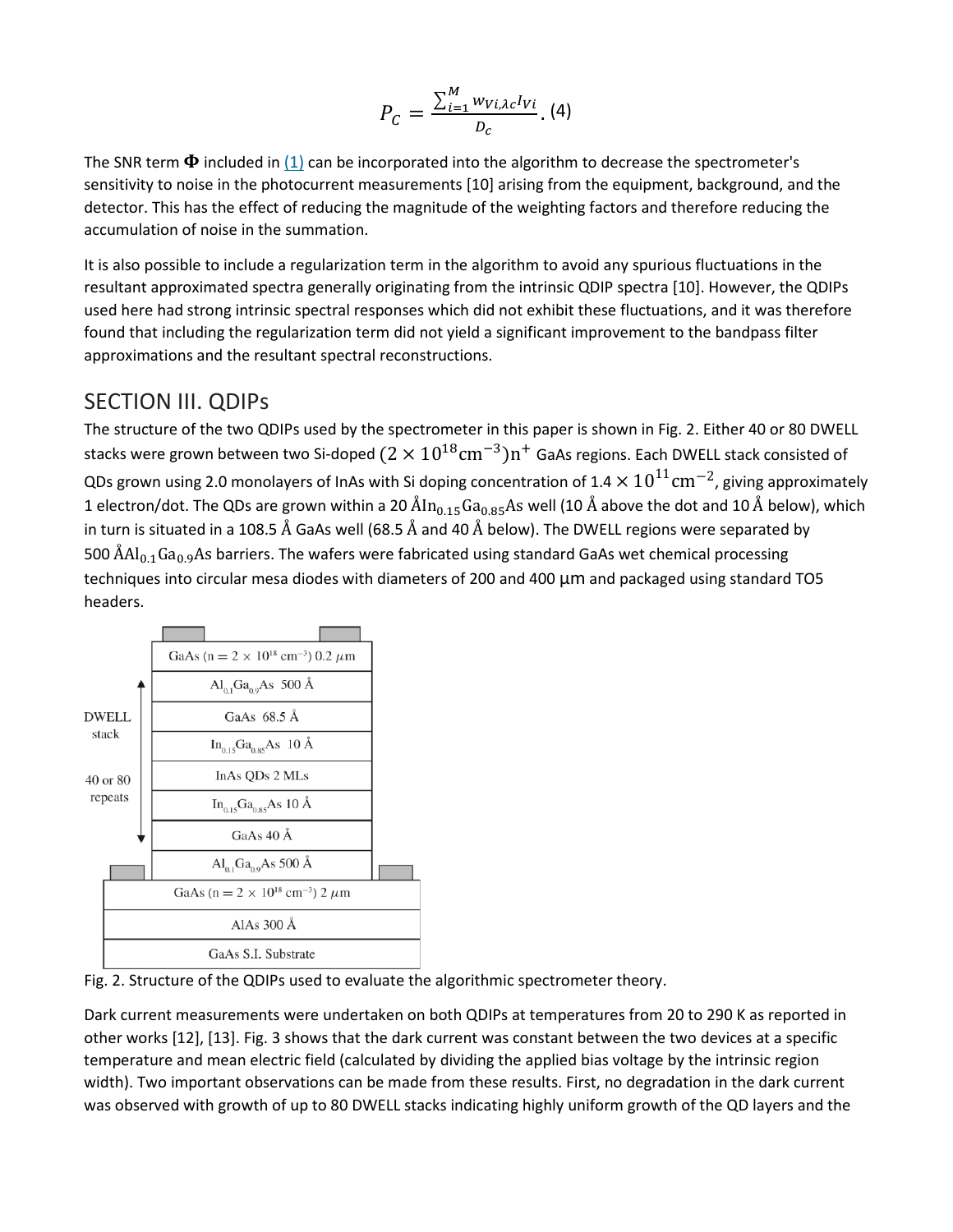absence of strain accumulation in these devices. Second, the desired operating voltage can be obtained by selecting the appropriate number of DWELL stacks.



Fig. 3. Dark current at 77 K as a function of mean electric field for the 40-stack (black dotted line) and 80-stack (red dashed line) QDIPs.

Responsivity and noise current measurements at 77 K were used to calculate the detectivity  $D^*$  in these devices, as shown in Fig. 4.  $D^*$  is effectively constant between the two QDIPs for a given mean electric field confirming the highly uniform growth. The high  $D^*$  exhibited is important since it enables the algorithmic spectrometer to image with a narrow spectral resolution using larger weighting factors, allowing narrow spectral features to be reconstructed and imaging at a higher temperature than previously achieved.



Fig. 4. D<sup>∗</sup> at 77 K as a function of mean electric field for the 40-stack (open circles) and 80-stack (red triangles) QDIPs.

The QDIP's spectral response was measured at 77 K using a Varian 7000 Fourier transform infrared spectrometer. It was found that the spectral response at any given mean electric field was identical between the two QDIPs confirming the uniform growth for the two structures.

Fig. 5 shows that the spectral response in the 80-stack QDIP varies significantly across the bias voltage range. The peak absorption wavelength was found to shift from 5.5 μmat −2V to 10 μm at +24V. It is this spectral diversity that makes these QDIPs ideally suited for use with the algorithmic spectrometer. Note that significantly higher applied bias voltages are possible in our QDIPs compared to those used in previous works [6], [10], [11] due to the thick intrinsic regions of 5.08 and 2.56 μm for the 80- and 40-stack QDIPs,

respectively.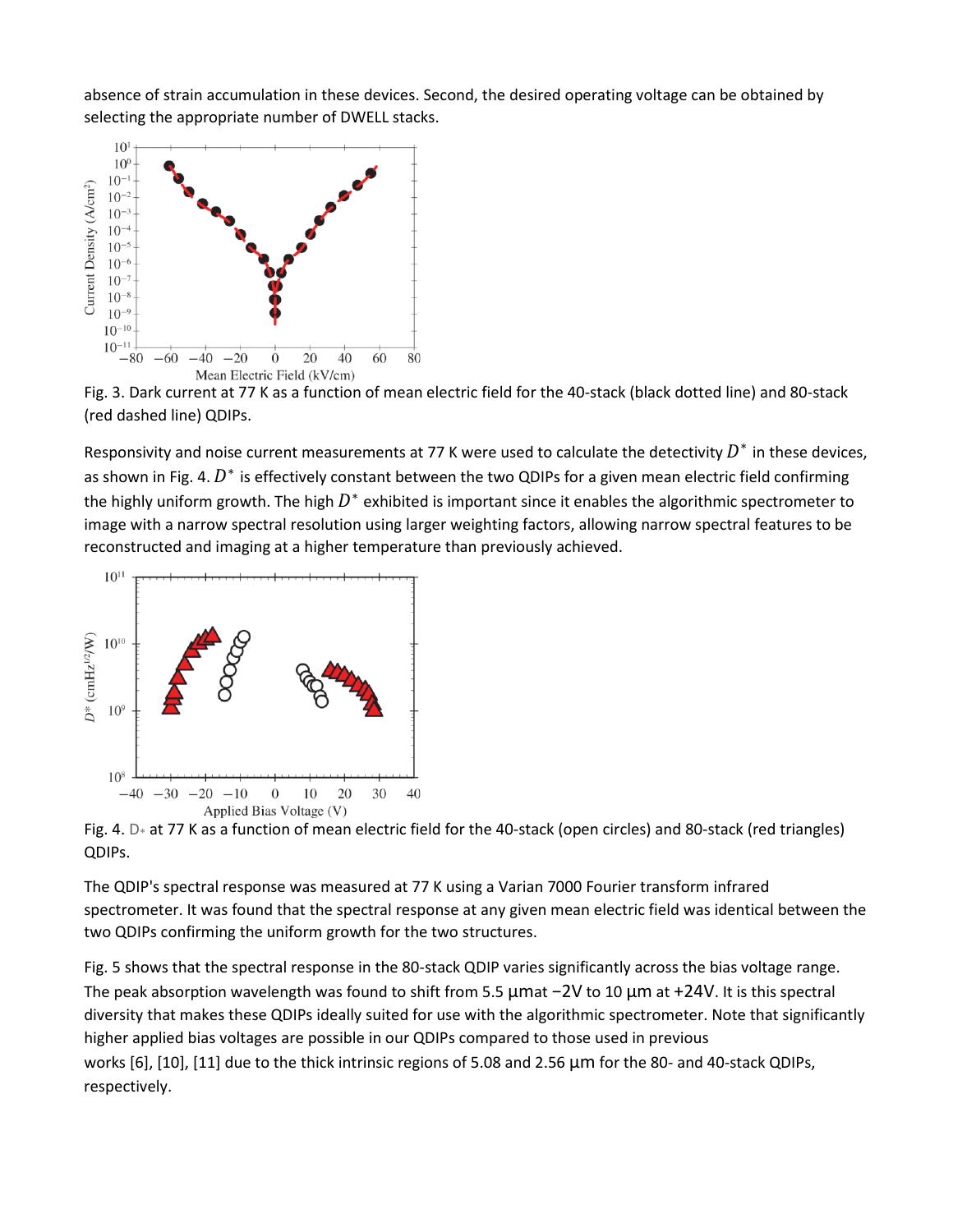

Fig. 5. Normalized spectral response at 77 K for the 80-stack QDIP at applied bias voltages of −18V(solid line), −2V (dotted line), +10V (dashed line), and +24V (dot-dashed line).

Fig. 6(a) shows that this spectral variation can be exploited by the algorithm to give excellent approximations to desired triangular bandpass filters with peak wavelengths ranging from 12.0 to 4.0 μm and an FWHM of 0.5 μm. A total of 31 different intrinsic spectral responses at bias voltages ranging from −29.5 to +28V were used in these approximations, with the resultant fits suitable to be used in reconstructing spectra with ideal noiseless photocurrent measurements. Note that the fitting is strongest between 5 and 10 μm—where the QDIP's responsivity is also strongest. Where the QDIP's responsivity is weaker—above 10 μm and below 5 μm the approximations degrade in quality slightly but are still clearly identifiable. The noise floor in the reconstructed responsivities is due to the incomplete removal of responses outside the approximated filters' wavelengths. Fig. 6(b) shows that, if the number of spectra used in the approximation is reduced, then the MSE in the approximation increases although this is offset by a decrease in the time required to capture a single hyperspectral or multispectral image due to the reduced number of photocurrent measurements required. Therefore, it is important to optimize the algorithm to determine the smallest number of measurements required to yield a satisfactory reconstruction of the desired spectral shape, as discussed in more detail in Section IV.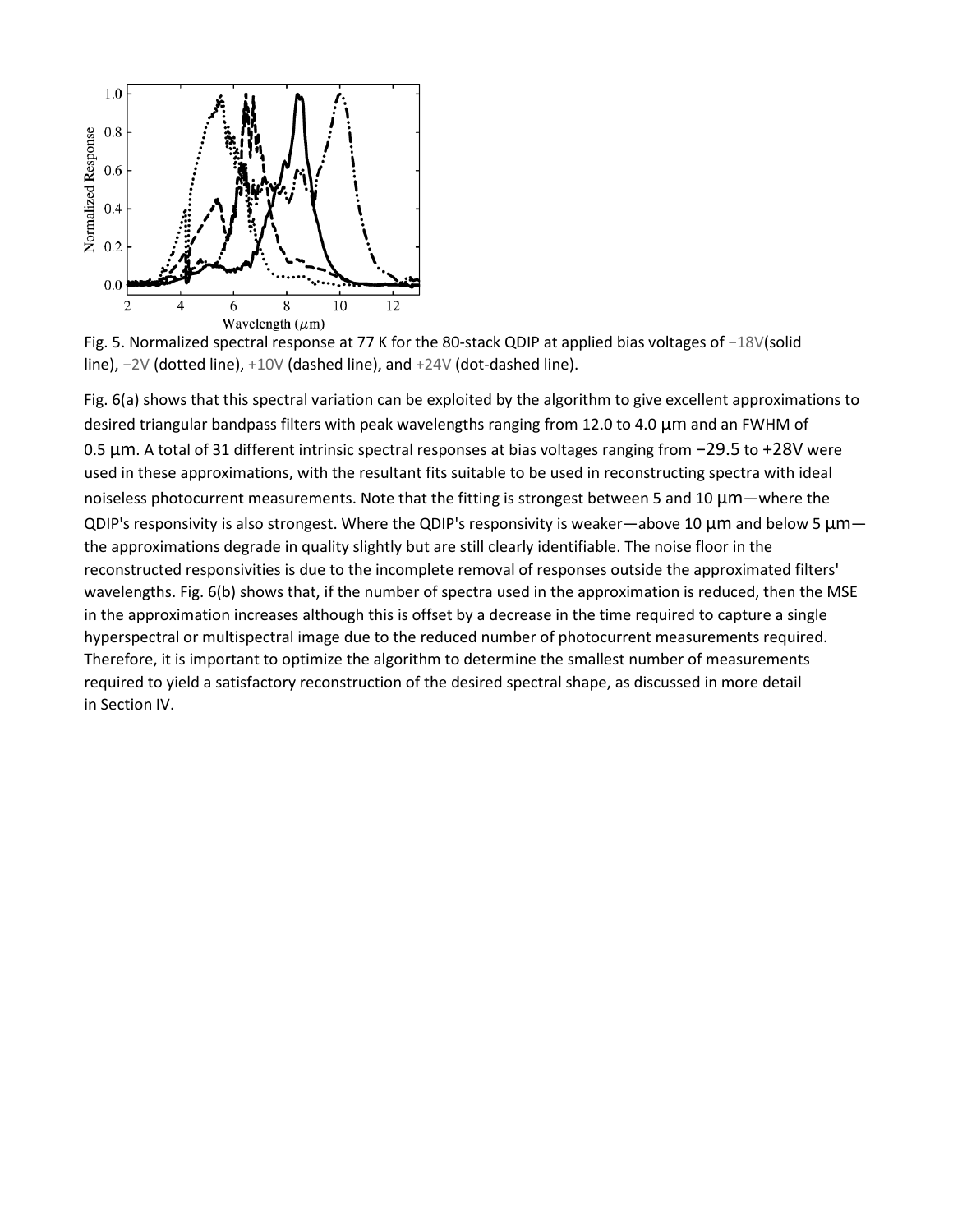

Fig. 6. (a) Triangular bandpass filter approximations (solid color lines) with FWHM of 0.5  $\mu$ m formed from 31 QDIP spectra with center wavelengths ranging from 4.0 to 12.0 μm shown against the desired triangular bandpass filters (dashed black lines). (b) Fitting to a desired triangular bandpass filter with an FWHM of 0.5 μm and a center wavelength of 8.4 μm (dashed black line) using intrinsic QDIP spectra from 1 (red dotted line), 2 (green long dashed line), 4 (yellow short dashed line), 6 (blue dot-dashed line), and 31 (pink solid line) bias voltages.

# SECTION IV. Algorithmic Spectrometer Evaluation

We will first examine the performance of the algorithmic spectrometer in the LWIR region. The algorithmic spectrometer was used to reconstruct an LWIR bandpass filter with cut-off wavelengths of 7.1 and 9.7 μm. The filter was placed between a blackbody source at a temperature of 800řC and the QDIP to form the spectrum shown in Fig. 7. Photocurrent measurements were taken using the QDIP with 80 DWELL stacks at 31 different bias voltages from −29.5 to +28V.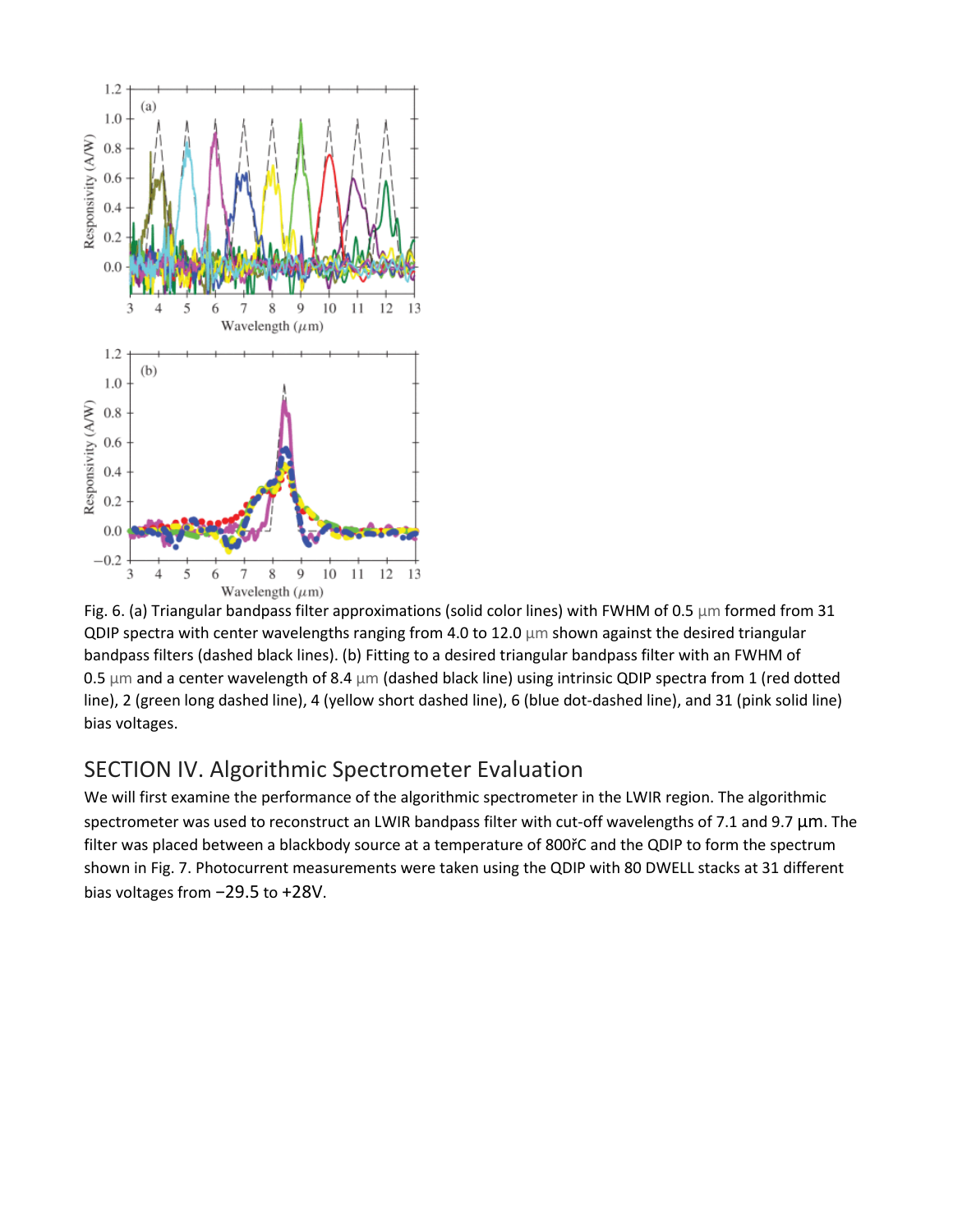



It was found that the spectrometer could easily reconstruct the LWIR filter spectrum. Fig. 7 shows that the algorithmic spectrometer is able to reconstruct the filter characteristics using 31 bias voltages and triangular bandpass filters with an FWHM of 0.5 μm. Further analysis shows that excellent reconstructions can be achieved using as few as four bias voltages, allowing a very short radiation capture time. This is due to the strong intrinsic response of the QDIPs in the 7–10 μm range. The discrepancy around 8–9 μm is caused by errors in accurately approximating the triangular bandpass filters. Note that the MSE of these filters is higher than those depicted in Fig. 6(a) since in this case the algorithm has been made robust to photocurrent measurement noise. Although this SNR in the measured photocurrent is accounted for in the calculations of the weighting factors, this results in a higher error in the reconstruction of the target spectrum compared to an ideal reconstruction using theoretical noiseless photocurrent measurements due to the overestimation of the triangular filters in the 8–9 μm range. The discrepancy could be reduced by improving the SNR in the photocurrent measurements, thereby allowing more accurate bandpass filter approximations.

Selecting the optimum combination and number of bias voltages is dependent on the variation of the QDIP's spectral response across the wavelength range. When the number of bias voltages selected (out of the possible 31) is greater than 3, it is prohibitively time consuming to test the spectrometer with each combination due to the large number of combinations. For instance, if the spectrometer selects any 4 bias voltages out of a possible 31, then there are over 31 000 different combinations, and if any 6 biases are chosen, there are ∼730000 combinations. A detailed analysis of the optimal number and selection of bias voltages is outside the scope of this paper, however, our trials have shown that an accurate reconstruction across the wavelength range depends on two major factors. First, it is essential that the combined intrinsic QDIP responses are strong across the wavelength range to be reconstructed, if areas of the spectrum are only covered by weak responses, the reconstruction will also be weak in this area due to a poor approximation of the desired filters at this wavelength. Second, the intrinsic responses must vary in shape across the bias range to allow the algorithm many opportunities to fit to the desired filters. Therefore, the reconstructions achieved in this paper have used a set of bias voltages which have intrinsic QDIP spectra that cover the wavelength range of interest and have a roughly uniform variation in spectral shape from one bias voltage to the next.

Three further LWIR filters were used to demonstrate the versatility of the algorithmic spectrometer, as shown in Fig. 8. In these examples, 31 bias voltages from the QDIP with 80 stacks were used, with photocurrents calculated from the product of the QDIP's responsivity and the incident radiation. The three bandpass filters had cut-off wavelengths of 8.2–11.8, 8.5–10.2, and 10.0–11.5 μm. In reconstructing these spectra, the spectrometer has shown that it is capable of accurate reconstructions at wavelengths where the intrinsic response of the QDIP is relatively weak. The small oscillations away from the main peaks in the LWIR filter reconstructions are caused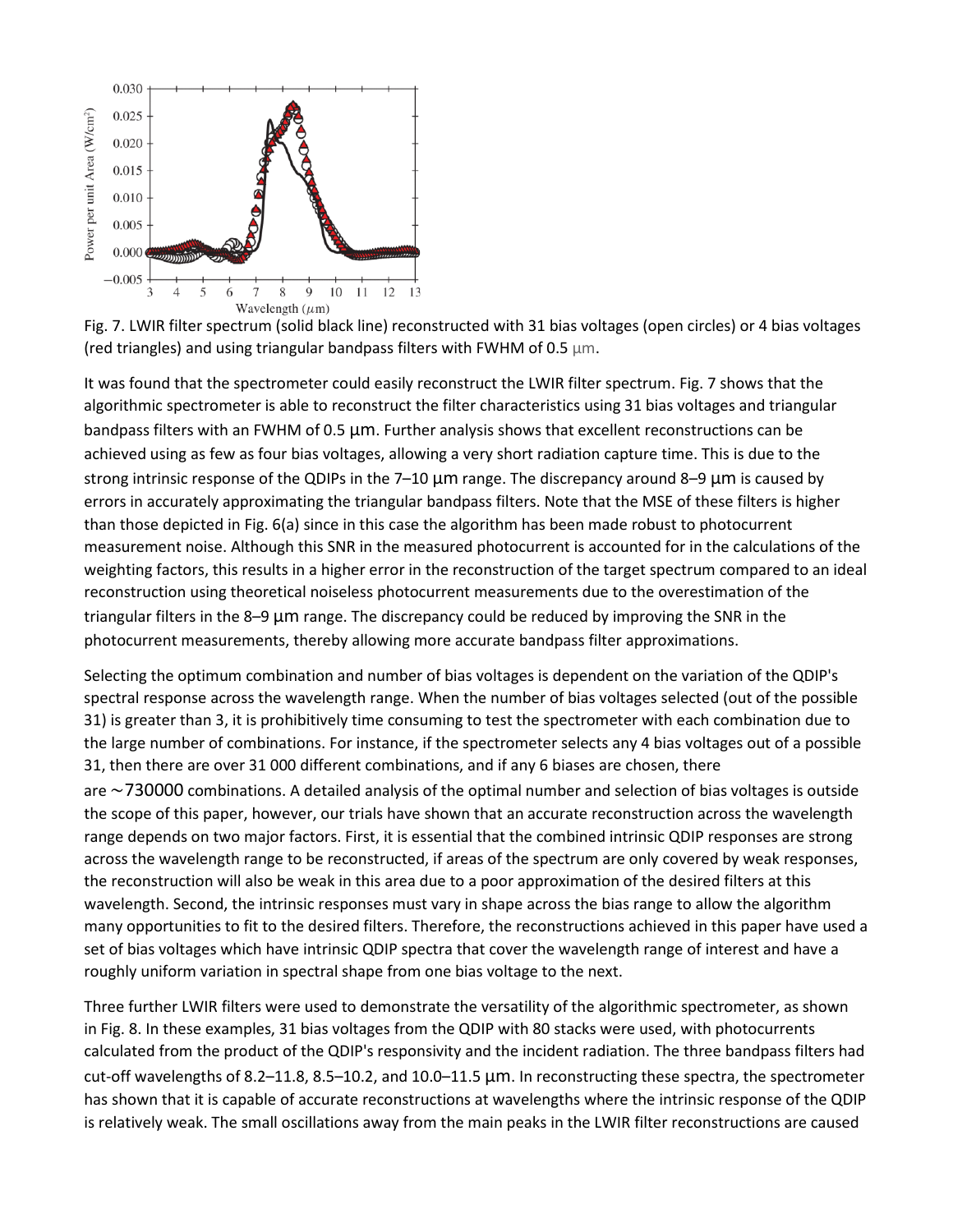by small errors in the desired filter approximations associated with these wavelengths. These errors occur at wavelengths where incident radiation is present, causing the algorithm to attribute this incident radiation to wavelengths were it is not present.



Fig. 8. Three LWIR bandpass filter spectra (solid black lines) reconstructed using 31 bias voltages and triangular bandpass filters with FWHM of 0.5 μm (red open circles).

The filters presented relatively simple spectra for the algorithmic spectrometer to reconstruct. A more stringent test using a polyethylene sheet was used to evaluate the spectrometer performance in the MWIR region. Polyethylene has a relatively strong transmission in the MWIR, where the intrinsic response of the QDIP is weak, and has a number of narrow spectral absorption features. It follows that a polyethylene sheet can be used to: 1) examine the algorithmic spectrometer performance in the MWIR, and 2) test the algorithmic spectrometer's capability in reconstructing narrow spectral features.

The photocurrent measurements were recorded with the polyethylene sheet placed between the QDIP and a blackbody source at a temperature of 800°C, and the resultant incident spectra are shown in Fig. 9. The 40 DWELL stack QDIP was used in order to reduce the operating voltage, and measurements were taken at 27 bias voltages from −14 to +13V.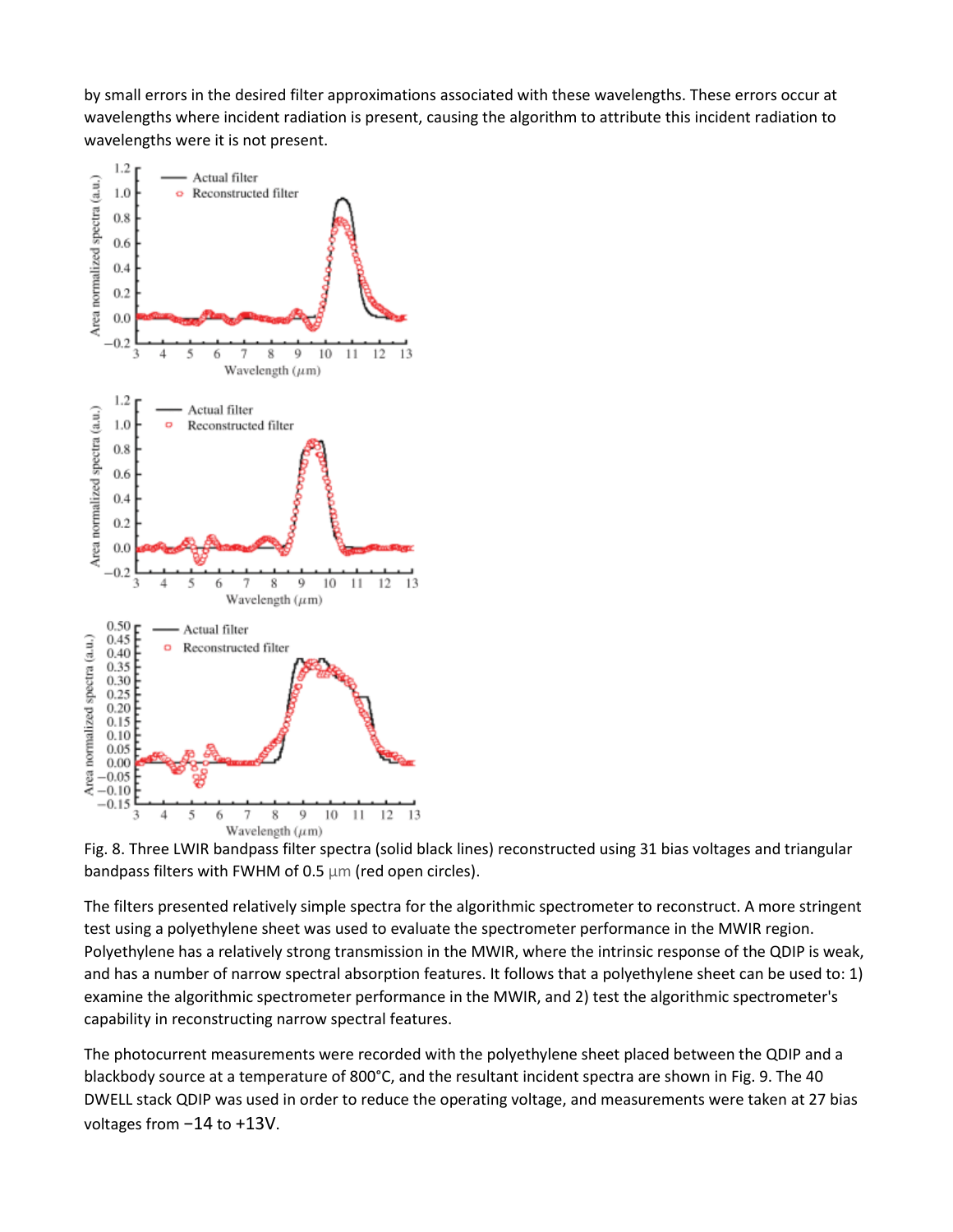

Fig. 9. Polyethylene sheet spectrum (black solid line) reconstructed with the algorithmic spectrometer using 27 bias voltages and a triangular band pass filter FWHM of 0.5 μm (red dashed line) or 0.25 μm (blue dotted line). Inset is enlarged around the absorption feature at 5.8 μm.

Results of using 27 bias voltages and triangular bandpass filters with an FWHM of 0.5 μm are shown in Fig. 9. The absorption features at 8 and 5.8 μm are clearly indicated, and the spectrometer gives a reasonably accurate reconstruction of the envelope of the power density.

Since the absorption feature at 5.8  $\mu$ m has a narrower width (0.3 $\mu$ m) than the triangular bandpass filter's FWHM (0.5μm), it is challenging to capture it correctly. If the FWHM of the triangular bandpass filters is reduced, it is possible to improve the reconstruction of narrow features. Fig. 9 also shows the polyethylene reconstruction using triangular bandpass filters with an FWHM of 0.25 μm. The 5.8 μm feature is now more pronounced in the reconstruction. Reducing the FWHM of the bandpass filters below 0.25 μm does not produce any further improvements in the reconstruction due to the poor approximation to very narrow bandpass filters. This is due to the need for larger weighting factors for approximations with very narrow FWHM, which leads to an increase in the cumulative effect of measurement noise.

An attempt to minimize the number of bias voltages required to reconstruct the polyethylene spectrum was carried out. When the number of bias voltages is reduced to 14, the measurement time required to reconstruct the spectrum was approximately halved, and Fig. 10 shows that the quality of the reconstruction does not degrade. Since the 14 bias voltages can still cover the QDIP's intrinsic spectral shapes and peaks, the narrowband filter approximations do not alter significantly, allowing the polyethylene spectrum to be reconstructed with a similar accuracy as with 27 biases. Reducing the number of bias voltages further gradually causes some of the QDIP's intrinsic spectral shapes to be lost and the resultant reconstruction degrades accordingly. However, our results show that the algorithm-based spectrometer is a promising approach toward achieving a highly adaptable IR sensor.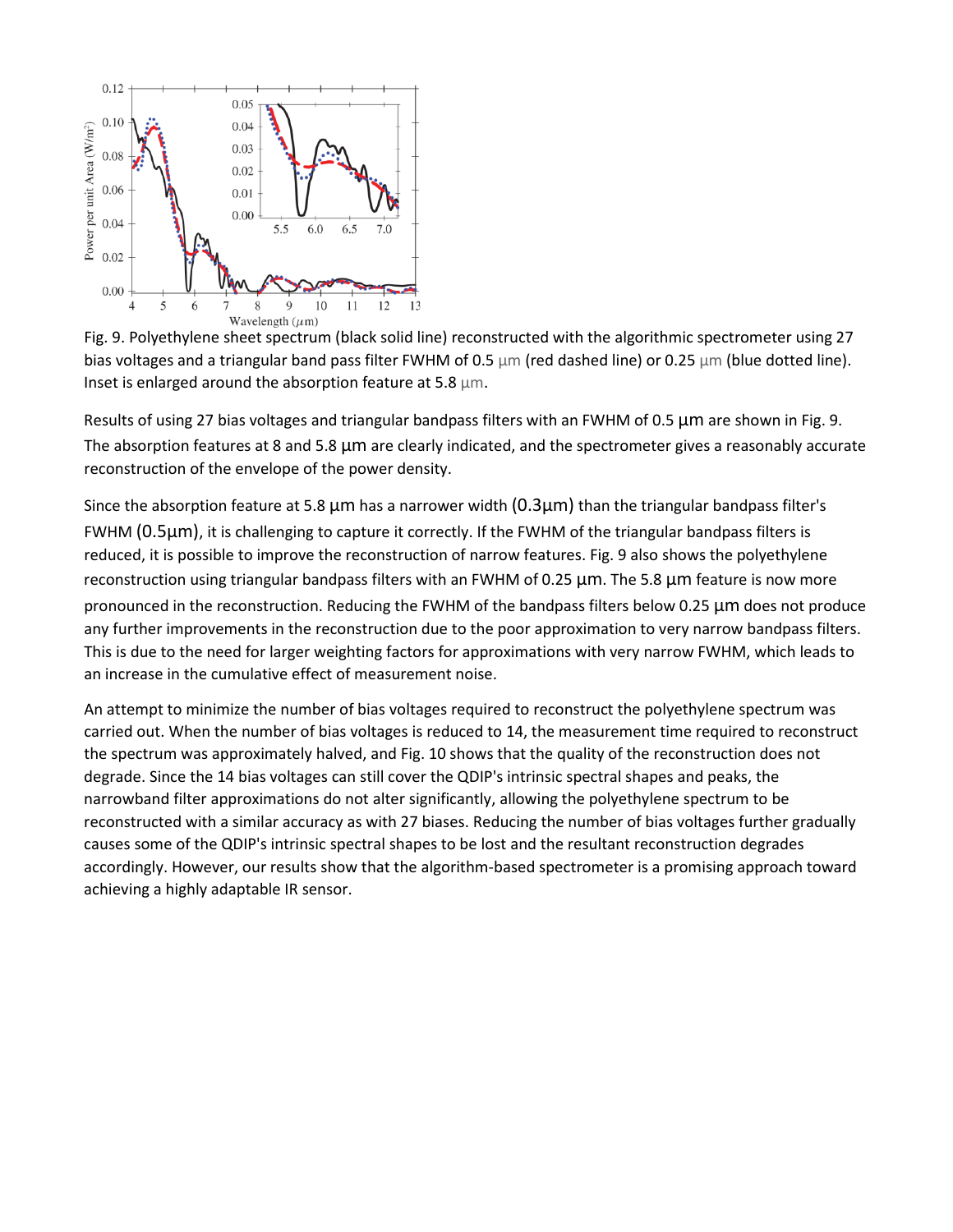

Fig. 10. Polyethylene sheet spectrum (black solid line) reconstructed with the algorithmic spectrometer using triangular bandpass filters with FWHM of 0.25 μm and using 27 bias voltages (blue dotted line) or 14 bias voltages (green dashed line).

Further improvements to the reconstruction are possible if the SNR can be increased. This will allow the narrow bandpass filters to be better approximated since, as the spectrometer does not need to be as robust to measurement noise, larger weighting factors may be used [10]. Decreasing the QDIP's operating temperature reduces the dark current and noise current and is therefore one way to achieve further improvement in the spectral reconstruction.

# SECTION V. Conclusion

The algorithmic spectrometer reported in [10] has been demonstrated at higher temperatures than previously reported using QDIPs with spectral responses that vary significantly with applied bias voltage. Spectrometer testing showed that it was capable of reconstructing broad features in the 4–12 μm region using few bias voltages, thus allowing for a short radiation capture time. At present, determining the minimum number of bias voltage to use as well as the combination of these measurements is not trivial. This paper suggested that selecting the spectral responses which differ significantly in spectral shape and together cover a large wavelength range will provide the best set of data to be used during the reconstruction. It has been possible to capture spectral features as narrow as 0.3 μm using the desired triangular bandpass filters with an FWHM of a similar magnitude. Although the QDIPs used at present have operating voltages that are too high for FPA integration, they would be ideal for single-pixel applications. Furthermore, it should be possible to reduce the intrinsic width of the QDIPs to give an FPA suitable detector. Extensive testing and evaluation will ensure that an application-specific optimal system can reconstruct unknown targets within the shortest possible capture time over the specified wavelength range required and with the specified spectral resolution, and will allow the spectrometer reconstruction accuracy to be quantified. While we have achieved encouraging results using a fairly simple algorithm, further developments including improvements the QDIP designs with wider spectral tunability and improvements to the algorithm could lead to a new class of multi/hyperspectral imaging-on-thechip capability.

## References

- **1.** L. G. Hipwood, I. M. Baker, C. L. Jones, C. Maxey, H. W. Lau, J. Fitzmaurice, M. Wilson, P. Knowles, "LW IRFPAs made from HgCdTe grown by MOVPE for use in multispectral imaging", *Proc. SPIE Infrared Technol. Appl.*, vol. 6940, pp. 69400G-69400G, 2008-Apr.
- **2.** N. Gupta, D. Smith, "A field-portable simultaneous dual-band infrared hyperspectral imager", *Proc. AIPR*, pp. 87-93, 2005.